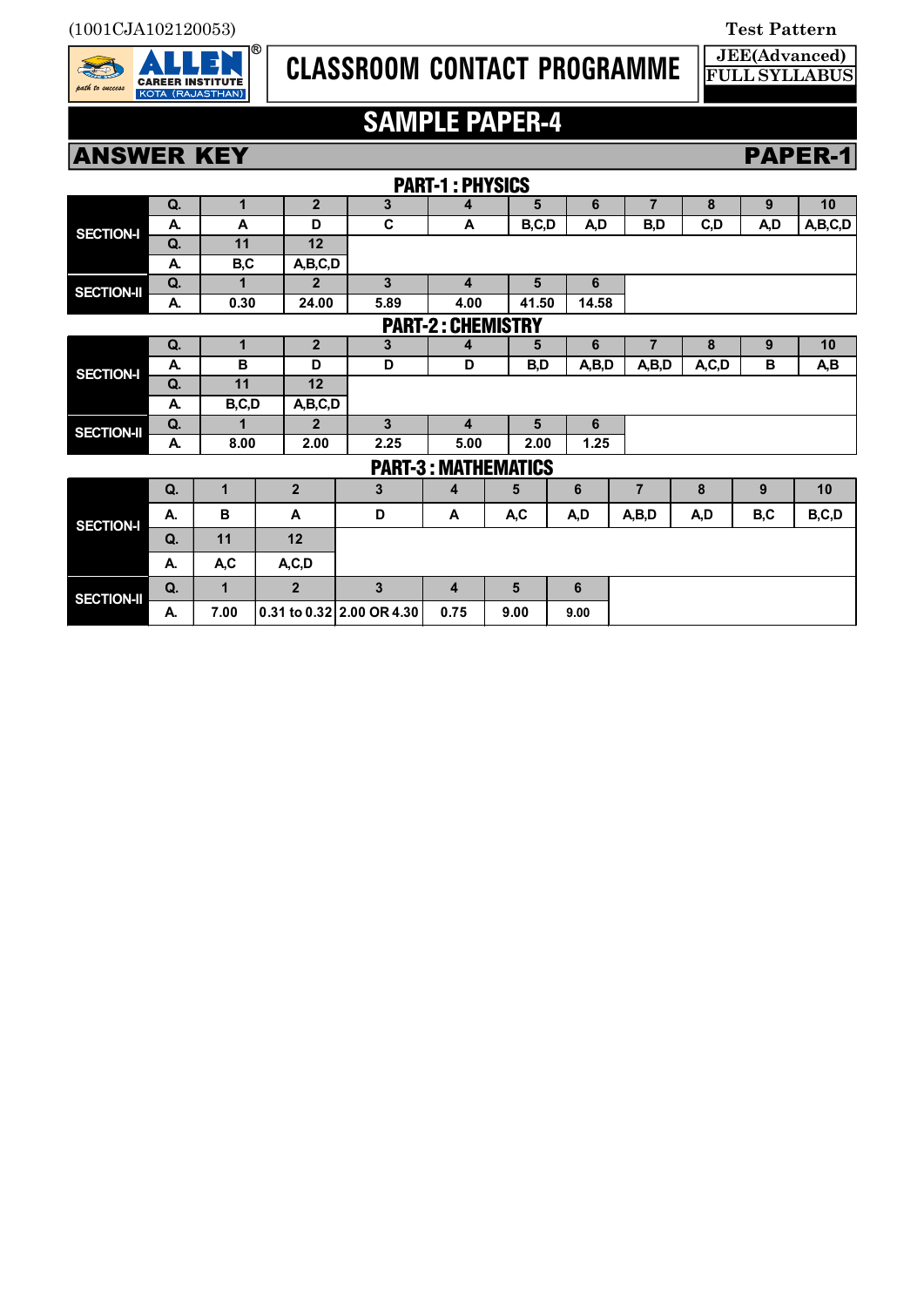(1001CJA102120053) **Test Pattern**



# **CLASSROOM CONTACT PROGRAMME**

**JEE(Advanced) FULL SYLLABUS**

# **SAMPLE PAPER-4 PAPER-1**

## PART-1 : PHYSICS SOLUTION

- **SECTION-I**
- **1. Ans. (A)**
- **Sol.** At any instant,



$$
\omega = \frac{v_A}{x}
$$

$$
= \frac{v_A}{\sqrt{1 - v_A}}
$$

$$
-\ell \sin \theta
$$

- **2. Ans. (D)**
- **Sol.**  $30 = mC\Delta T + W'$  ..... (i) and  $90 = (4m)C\Delta T + W'$  ..... (ii) After solving above equations, we get  $W' = 10 W$

### **3. Ans. (C)**

**Sol.** The flux of this charge will pass through such four identical cubes, and so

$$
\phi_{total} = \frac{q}{\epsilon_0}
$$

$$
\therefore \phi_{each} = \frac{q}{4 \epsilon_0}
$$

**4. Ans. (A)**

**Sol.** 
$$
I_1 = I_0
$$
  
\n $I_2 = 4 I_0$   
\n $I_{max} = (\sqrt{I_1} + \sqrt{I_2})^2 = (\sqrt{I_0} + \sqrt{4I_0})^2 = 9I_0$   
\n $I_{min} = (\sqrt{I_0} - \sqrt{4I_0})^2 = I_0$ 

0

**5. Ans. (B,C,D)**

**Sol.**  $\frac{n_2}{n_1} = \frac{n_1}{n_1} + \frac{(n_2 - n_1)}{n_2}$ 1  $n_2$  n<sub>1</sub>  $(n_2 - n)$  $v_1$  -u R  $\overline{a}$  $=\frac{11}{1}$  +  $\frac{1}{-u} + \frac{2}{R}$  ..... (1)  $a_3$   $n_2$   $(n_3 - n_2)$ 1  $n_3$  n<sub>2</sub>  $(n_3 - n)$ v  $v_1$  –R  $\overline{a}$  $=\frac{11}{2} +$  $\frac{27}{-R}$  ..... (2)

Eqn. (1) + Eqn. (2)  
\n
$$
\frac{n_3}{v} = -\frac{n_1}{u} + \frac{1}{R} \Big[ 2n_2 - (n_1 + n_3) \Big]
$$
\n
$$
u = \infty, v = f
$$
\n
$$
\frac{n_3}{f} = \frac{1}{R} \Big[ 2n_2 - (n_1 + n_3) \Big]
$$
\n
$$
f = +ve
$$
\n
$$
n_2 > \Big( \frac{n_1 + n_3}{2} \Big)
$$
\n
$$
f = -ve
$$
\n
$$
n_2 < \Big( \frac{n_1 + n_3}{2} \Big)
$$

**6. Ans. (A,D)**

Sol. For 1<sup>st</sup> collision between 2 balls.

$$
\overrightarrow{\text{m}}^{V_1} \quad \overrightarrow{\text{m}}^{V_2}
$$

after collision  $mv_1 + 2mv_2 = mu$ 

$$
\frac{v_2 - v_1}{0 - u} = -\frac{1}{2} \Rightarrow v_2 - v_1 = \frac{u}{2}
$$

After collision of ball B with wall direction of velocity is interchanged only finally after all collision.

$$
\overbrace{\text{m}}^{v_1} \quad \overbrace{\text{2m}}^{v_2}
$$

$$
mv'_1 + 2mv'_2 = 2m \times \frac{u}{2}
$$
  
\n
$$
\Rightarrow v'_1 + 2v'_2 = u \qquad \qquad \dots \text{ (iii)}
$$
  
\n
$$
\frac{v'_1 - v'_2}{v_2} = -\frac{1}{2}
$$

Also 
$$
\frac{u}{0-\frac{u}{2}} = -\frac{1}{2}
$$

$$
\Rightarrow \mathbf{v}_1' - \mathbf{v}_2' = \frac{\mathbf{u}}{2} \qquad \qquad \dots \text{ (iv)}
$$

From (iii) and (iv),

| Corporate Office: ALLEN CAREER INSTITUTE, "SANKALP", CP-6, Indra Vihar, Kota (Rajasthan) INDIA 324005 |           |
|-------------------------------------------------------------------------------------------------------|-----------|
| ☎ +91-744-2757575 ✿  info@allen.ac.in @ www.allen.ac.in                                               | $HS-1/19$ |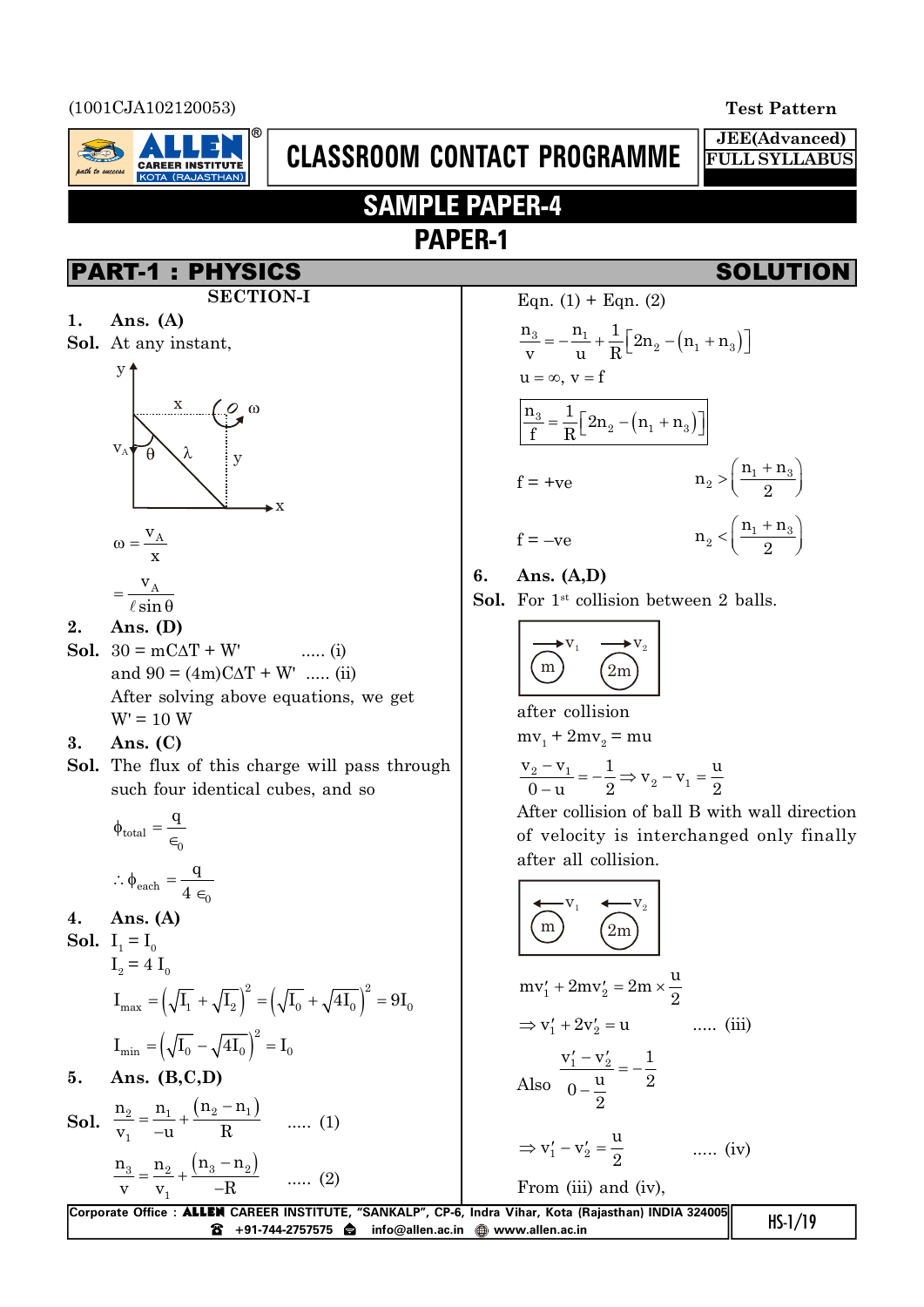$$
v'_2 = \frac{u}{4}, v'_1 = \frac{u}{2}
$$
  
i.e.,  $v_A = \frac{u}{2}, v_B = \frac{u}{4}$ 

**7. Ans. (B,D)**

**Sol.** The effective emf the two cells in parallel is

$$
\varepsilon = \frac{\frac{1}{1} - \frac{2}{2}}{\frac{1}{1} + \frac{2}{2}} = 0
$$

So null point will be at zero distance from A. When jockey is touched to B, the current flows through 2 V cell towards B.

8. Ans. 
$$
(C,D)
$$

**Sol.** 
$$
f' = \frac{v - v_0}{v - v_s} f \Rightarrow f' < f
$$
  
\n $\lambda' = \lambda - v_s T \Rightarrow \lambda' < \lambda$   
\n $v_{rel} = v - v_0 \Rightarrow v_{rel} < v$ 

**9. Ans. (A,D)**

**Sol.** Since sun rays fall on the black body, it will absorb more radiation and since, its temperature is constant it will emit more radiation. The temperature will remain same only when energy emitted is equal to energy absorbed.

#### **10. Ans. (A,B,C,D)**

**Sol.** On x-axis two conductors produce equal and opposite fields, so net field becomes zero.

### **11. Ans. (B,C)**

**Sol.** In ground state  $n = 1$  and for first excited state  $n = 2$ 

$$
KE = \frac{1}{4\pi\varepsilon_0} \frac{e^2}{2r} (z=1) = \frac{14.4 \times 10^{-10}}{2r} eV
$$
  
\n( $\because \tau = 0.53n^2 A^\circ (z=1)$ )  
\n
$$
(KE)_1 = \frac{14.4 \times 10^{-10}}{2 \times 0.53 \times 10^{-10}} eV = 13.58 eV
$$

and

$$
(KE)_{1} = \frac{14.4 \times 10^{-10}}{2 \times 0.53 \times 10^{-10} \times 4} eV = 3.39 eV
$$

- $\therefore$  KE decreases by = 10.2 eV
- $\therefore$  PE increases by
- = Excitation energy + Loss in kinetic energy

 $= 10.2 + 10.2 = 20.4$  eV Now Angular momentum;

$$
L = mvr = \frac{nh}{2\pi}
$$

$$
\Rightarrow L_1 - L_1 = \frac{h}{2\pi} = \frac{6.6 \times 10^{-34}}{6.28}
$$

 $= 1.05 \times 10^{-34}$  J-sec

**12. Ans. (A,B,C,D)**

**Sol.** (B) when circuit under resonance (C) there will always be a phase difference between current and voltage across AC **SECTION-II**

### **1. Ans. 0.30**

**Sol.** The least count of given Vernier Calipers is

> $LC = MSD - VSD = 1 - (9/10) = 0.1$  mm The main scale reading is  $MSR_0 = 0$  mm and the Vernier scale reading is  $VSR_0 = 3$ . Thus,

 $\text{Zero Error} = \text{MSR}_0 + \text{VSR}_0 \times \text{LC}$ 

$$
= 0 + 3 \times 0.1 = 0.3
$$
 mm

**2. Ans. 24.00**



Applying conservation of angular momentum

$$
mv_1(2R) = mv_2(4R)
$$

$$
\mathbf{v}_1 = 2\mathbf{v}_2 \tag{i}
$$

From conservation of energy

$$
\frac{1}{2}mv_1^2 - \frac{GMm}{2R} = \frac{1}{2}mv_2^2 - \frac{GMm}{4R}
$$
 ..... (ii)

Solving Eqs. (i) and (ii), we get

$$
v_2 = \sqrt{\frac{GM}{6R}}
$$

**3. Ans. 5.89**

**Sol.** 
$$
T_{\alpha} = \frac{(Q - \Delta E)Y}{Y + 4} = \frac{(8 - 2)220}{224} = 5.89 \text{ MeV}
$$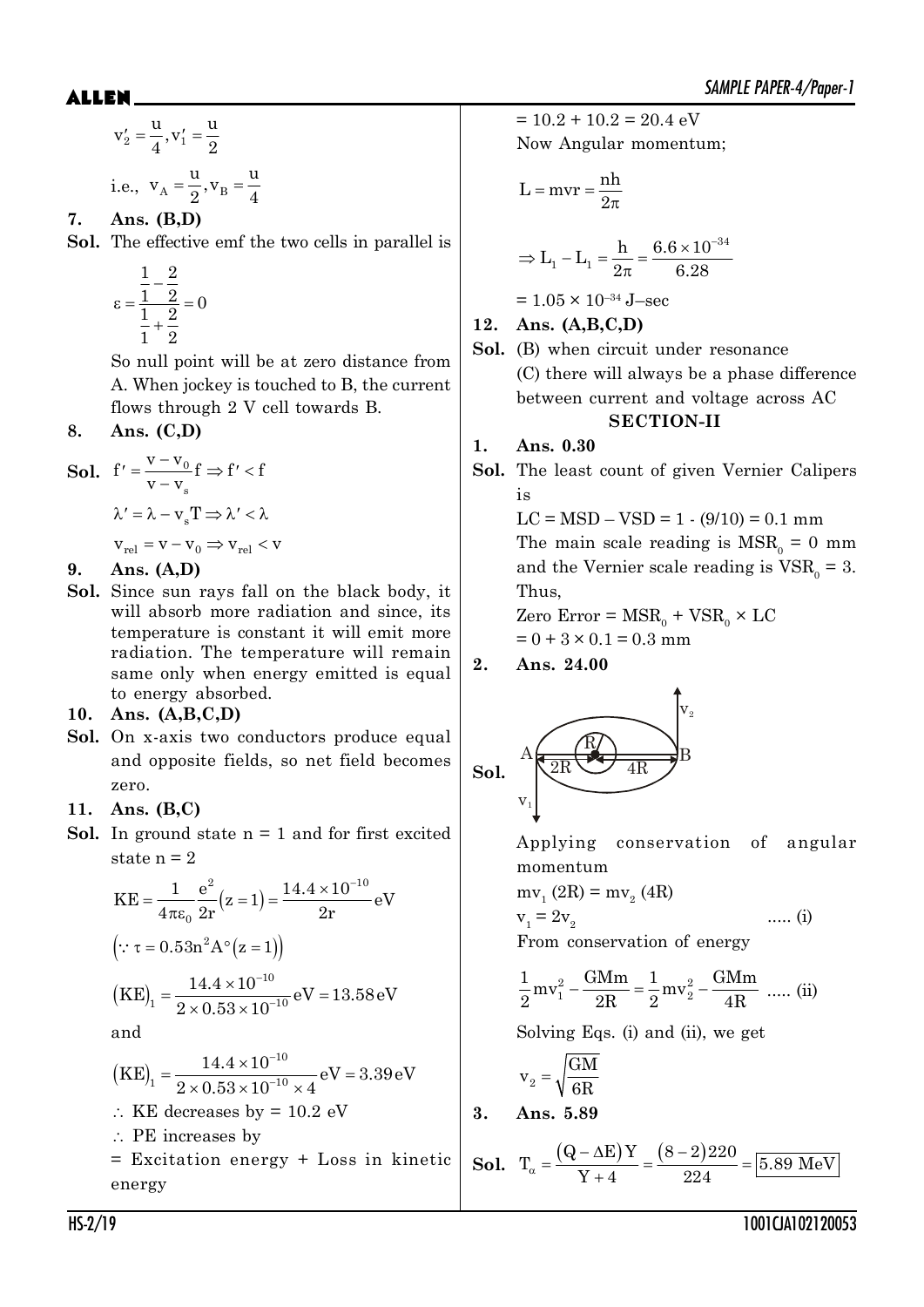

### **5. Ans. 41.50**

**Sol.** According to law of equipartition of energy, energy is equally distributed among its degree of freedom. Let translational and rotational degree of freedom be  $f_1$  and  $f_2$ .

$$
\therefore \frac{K_T}{K_R} = \frac{3}{2} \text{ and } K_T + K_R = U
$$

Hence the ratio of translational to rotational degrees of freedom is 3 : 2. Since translational degrees of freedom is 3, the rotational degrees of freedom must be 2.

$$
\therefore \text{ Internal energy (U)} = 1 \times (f_1 + f_2) \times \frac{1}{2} RT
$$

$$
U = \frac{1 \times 5 \times 8.3 \times 200}{2} = \boxed{U = 4150 \text{J}}
$$

## PART–2 : CHEMISTRY SOLUTION

#### **SECTION-I**

**1. Ans. (B)**

**Sol.:**  $E_{\text{back}} = \frac{0.059}{8} \log \frac{0.12}{0.08} = 5.19 \text{ mV} = 5.2 \text{ mV}$ 2  $\sim 0.08$  $=$ 

**2. Ans. (D)**

**Sol.:** Information based

**3. Ans. (D)**

Any orbital can accommodate a maximum of 2 electrons.

Successive ionisation gets difficult.

Number of unpaired electrons in  $Co<sup>2+</sup>$  $cation = 3.$ 

Number of unpaired electrons in  $Co<sup>3+</sup>$  $cation = 4$ .

**6. Ans. 14.58**

**Sol.**  $u_x = 20 \cos 53^\circ = 12 \text{ m/s}$ 

 $u_y = 20 \sin 53^\circ = 16 \text{ m/s}$ 

When the ball enters the pipe its velocity vector makes an angle of 37° with the horizontal.



### **4. Ans. (D)**

**Sol.:** Covalent character depends on polarizing part of cation. reducing power  $F^{-} < Cl^{-} < Br^{-} < I^{-}$ Boiling point increases with increment in Vander Wall force. **5. Ans. (B,D) 6. Ans. (A,B,D) Sol.:** A – Structure of lactose  $B$  – Instead of  $\beta$  1, 4 Glycosidic, it should

be  $\alpha$  1, 4 Glycosidic.

D – Thymine is pyramidine not purine.

 $\left( \cdot \right)$ . No imidazole ring)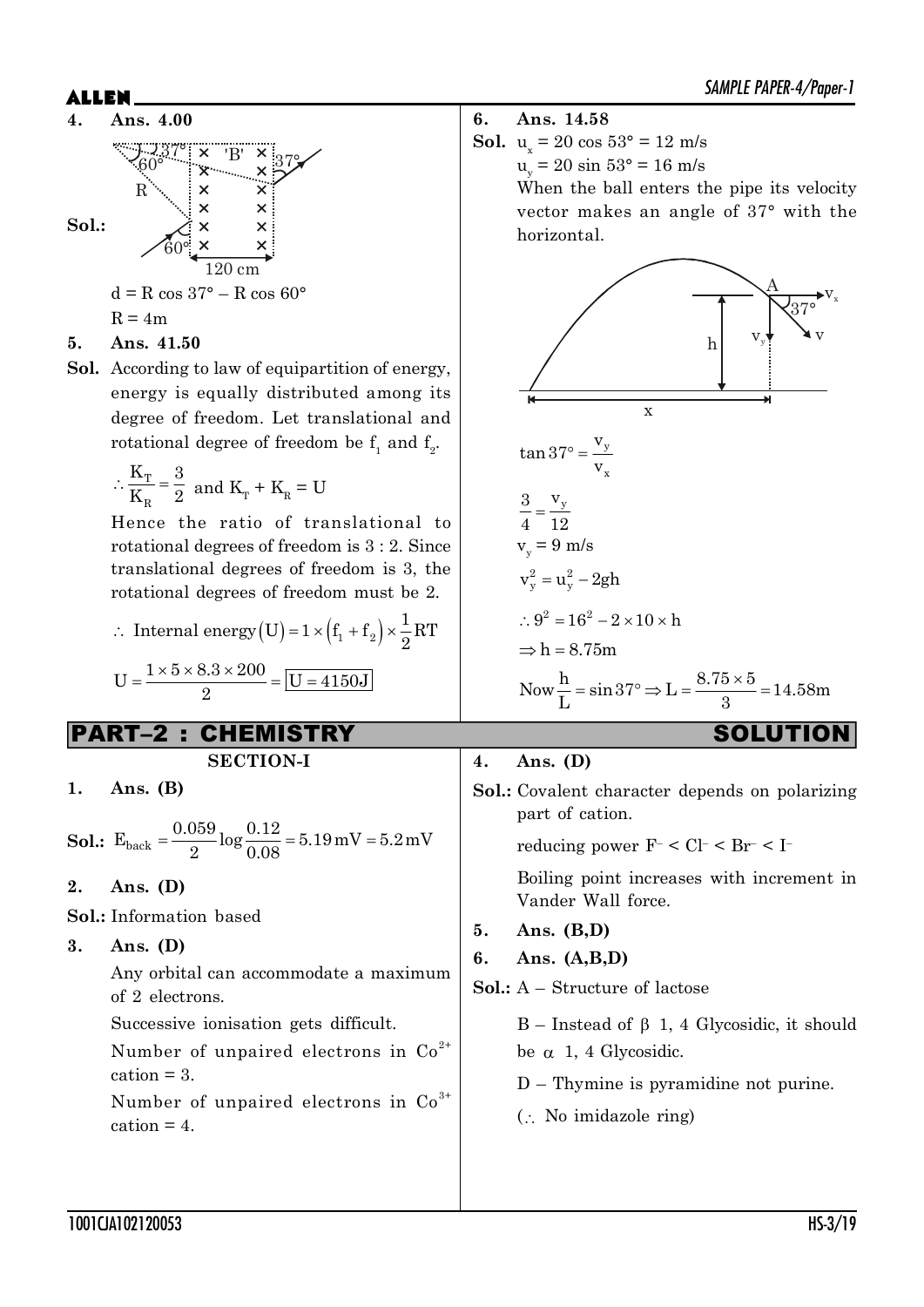**7. Ans. (A,B,D)**  $\text{Sol.:}$   $\frac{1}{k}$   $\frac{-E_1}{\text{A}}$   $\frac{1}{k}$   $\frac{1}{\text{A}}$   $\frac{1}{k}$   $\frac{1}{\text{A}}$   $\frac{1}{k}$ a  $\mathbf{k} - \mathbf{A} \mathbf{\Omega}^{\mathbf{H} \mathbf{I}_{\text{a}}}$  $E_1$  – E  $k_1 = Ae^{RT_a}$   $k_2 = Ae^{RT_a}$  $-E_1$   $-I$  $=$  $\frac{-\mathbf{E}_2}{2}$ b  $\mathbf{k}^{\dagger} - \mathbf{\Delta} \mathbf{\Omega}^{\mathbf{n} \mathbf{1}}$  $E_1$  – E  $k'_{1} = Ae^{RT_{b}}$   $k'_{2} = Ae^{RT_{c}}$  $-E_1$   $-I$  $=$ 1 a 1 b E  $\frac{1}{1}$   $=$   $\frac{\text{Ae}}{\text{RT}_{3}}$  $\frac{-E}{1}$   $\frac{-E}{R}$  $k_1$  Ae k' Ae  $\overline{a}$  $=\frac{1}{\sqrt{2}}$ 1 a b  $E_1(1 \ 1$  $\frac{k_1}{k_1} = e^{-\frac{1}{R}\left(\frac{1}{T_a} - \frac{1}{T_a}\right)}$ 1 k'  $= e^{\frac{-E_1}{R} \left( \frac{1}{T_a} - \frac{1}{T_b} \right)}$ a b  $E_2(1 \ 1$  $\frac{k'}{1} = e^{\frac{-2}{R} \left(\frac{\pi}{T_a} - \frac{\pi}{R}\right)}$ 1 k  $\Rightarrow$   $\frac{k'}{1} = e^{\frac{E_2}{R} \left( \frac{1}{T_a} - \frac{1}{T_b} \right)}$ Similarly 2 a b  $E_2(1 \ 1$  $\frac{2}{2}$  –  $\alpha$ <sup>R</sup> $\left(T_a$ <sup>T</sup> 2  $\frac{k'}{2}$  = e k  $= e^{\frac{E_2}{R} \left( \frac{1}{T_a} - \frac{1}{T_b} \right)}$  $E_1$  <  $E_2$  $1 \begin{pmatrix} 1 & 1 \\ 1 & 1 \end{pmatrix}$   $\qquad \qquad 2 \begin{pmatrix} 1 & 1 \\ 1 & 1 \end{pmatrix}$ a  $\frac{1}{b}$   $\frac{1}{c}$   $\frac{1}{a}$   $\frac{1}{b}$  $E_1(1 \ 1) \ E_2(1 \ 1)$  $e^{R(T_a-T_b)} < e^{R(T_a-T_a)}$  $\left(\frac{1}{\mathbf{T}}-\frac{1}{\mathbf{T}}\right)$   $\frac{\mathbf{E}_2}{\mathbf{E}}\left(\frac{1}{\mathbf{T}}-\frac{1}{\mathbf{T}}\right)$  $\Rightarrow e^{R(T_a-T_b)} < e^{R(T_a-T_b)}$  $1 \times 2$  $\mathbf{a}_1$   $\mathbf{a}_2$  $k'_{1}$  k'  $k_1$  k  $\Rightarrow$   $\frac{1}{1}$  < -

**8. Ans. (A,C,D)**

**9. Ans. (B)**

 ${\bf Sol.:}~{\rm XeF}_4$  is square planer and donates  ${\rm F}^-$  to  $\rm PF_{\rm 5}$  to give  $\rm PF_{\rm 6}^{-1}$ .

**10. Ans. (A,B)**

- **11. Ans. (B,C,D)**
- **Sol.:** Electrical conductance reciprocally depends on covalent character.

Ionic character increases with increment in size of cation.

F–F has least bond energy due to repulsion between lone pairs of F atoms.

As the molar mass of isotope increases, the bond energy increases.

Reducing character of hydride increases with increment in ionic character.

### **12. Ans. (A,B,C,D)**

**Sol.:** When the one of Bromine containing species is too low the intermediate of A and B revert to the initial species and the allytic substitution completes successfully and in NBS their is ions of Bromine.

D – Although bridgehead FR substitution is possible. This reaction demonstrates that the free radical need not be planar, and the yield of the product is 87%.

**1. Ans. (8.00) Sol.:**  $3I_{2_{(s)}} + 6OH^- \rightleftharpoons 5I^- + IO_3^- + 3H_2O_{(1)}$  $\Delta G^{\circ} = 5(-50) + (-123.5) + 3(-233) - 0 - 6(-150)$  $\Delta G^{\circ} = -172.5 \text{ kJ}$  / mol  $\frac{25}{2}$  × 300 × 2.303 × 10<sup>-3</sup> log k 3  $=\frac{-25}{2} \times 300 \times 2.303 \times 10^{-7}$  $log k = 30$  $_{30}\mathrm{{_ \_\,10^{-5}} \times 10^{-1}}$  $10^{30} = \frac{10^{-5} \times 10}{10^{11} \text{ m/s}}$  $[OH^-]$  $-5$   $\times$  1 0 $-1$  $\overline{a}$  $=\frac{10^{-5} \times}{ }$  $OH^- = 10^{-6}$  $p^{OH} = 6$ ,  $p^{H} = 8$ **2. Ans. (2.00) Sol.:** 1, 3, are correct. **3. Ans. (2.25) Sol.:**  $x = 3$ ,  $y = 6$ ,  $z = 4$ **4. Ans. (5.00) Sol.:** a, b, c, d & e **5. Ans. (2.00) Sol.:** 2 ppm  $M_1V_1 = M_2V_2$ 1  $50 \times M_1 = \frac{1}{20} \times 0.1$ 50  $\times M_1 = \frac{1}{\pi \epsilon} \times$  $M_1(HCO_3^-) = \frac{1}{25 \times 10^3}$  $25 \times 10$  $(\frac{1}{3}) =$  $\times$ m moles of  $HCO_3^- = \frac{1}{25 \times 10^3} \times 50 = \frac{1}{50}$  $25 \times 10^3$  500  $\frac{1}{3} = \frac{1}{\sqrt{2}} \times 50 =$  $\times$ m moles of  $Ca^{2+} = \frac{1}{2a}$ 1000  $+$  = m moles of CaCO<sub>3</sub> =  $\frac{1}{100}$ 1000  $=$  $3 \times 100 - 10^{-4}$ 3 weight of  $CaCO<sub>3</sub> = \frac{1}{1000} \times 10^{-3} \times 100 = 10$ 1000  $=\frac{1}{1000} \times 10^{-3} \times 100 = 10^{-4}$ hardness = [weight of  $CaCO<sub>3</sub>$  / weight of water  $\times 10^6$ ]  $\frac{10^{-4}}{20}$  × 10<sup>6</sup> = 2 ppm 50  $\overline{a}$  $=\frac{10}{10} \times 10^6$ **6. Ans. (1.25) Sol.:**  $x = 6$ ,  $y = 2$ 

**SECTION-II**

 $2, 2$  $\frac{x^2 + y^2}{x^2 - x^2} = \frac{36 + 4}{36 - 4} = \frac{40}{32} = \frac{10}{8} = 1.25$  $x^2 - y^2$  36 - 4 32 8  $\frac{+y^2}{a} = \frac{36+z}{1}$  $-\,\mathrm{y}^2$  36 –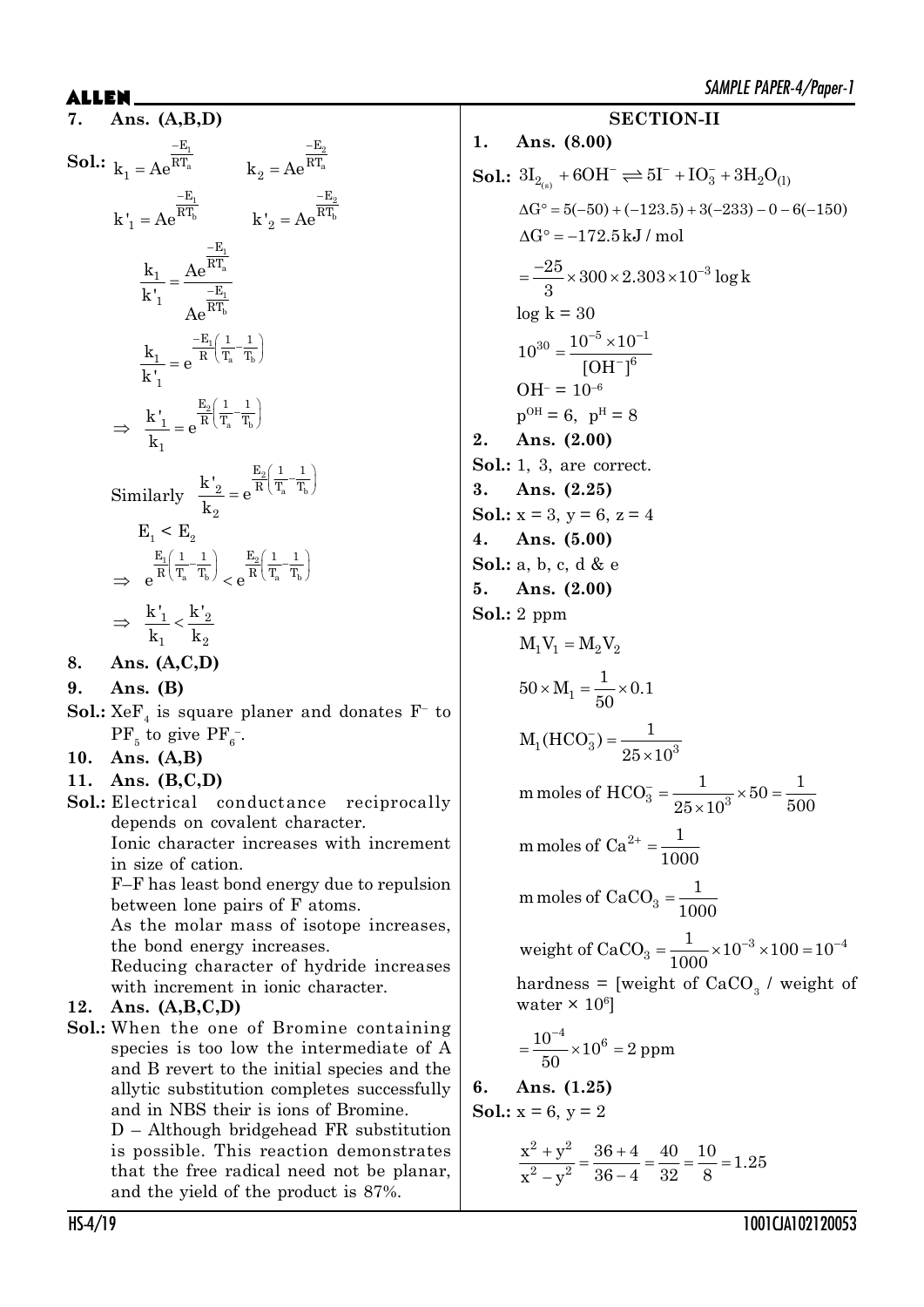| ALLEN |                                                                                                                                                              |    | SAMPLE PAPER-4/Paper-1                                                                                                                      |  |  |
|-------|--------------------------------------------------------------------------------------------------------------------------------------------------------------|----|---------------------------------------------------------------------------------------------------------------------------------------------|--|--|
|       | <b>MATHEMATICS</b><br><b>PART-3</b><br>Е                                                                                                                     |    | <b>SOLUTION</b>                                                                                                                             |  |  |
|       | <b>SECTION-I</b>                                                                                                                                             |    | Coefficient of $x = 4a$                                                                                                                     |  |  |
| 1.    | Ans. $(B)$<br>Sol. The total number of coins in the box is                                                                                                   |    | Coefficient of $x^2 = 4b + 6a^2$<br>$1 = 4a = 6a^2 + 4b$                                                                                    |  |  |
|       | $N + 7$ . The total value of the selected coins                                                                                                              |    |                                                                                                                                             |  |  |
|       | will be greater than or equal to one rupee                                                                                                                   |    | $\Rightarrow$ a = $\frac{1}{4}$ ; b = $\frac{5}{32}$ 5 × $\left(\frac{1/4}{5/32}\right)$ = 8                                                |  |  |
|       | and fifty paise if the selected coins are                                                                                                                    |    |                                                                                                                                             |  |  |
|       | 1 fifty paise coin, 4 twenty-five paise coins                                                                                                                | 4. | Ans. $(A)$                                                                                                                                  |  |  |
|       | 2 fifty paise coins, 3 twenty-five paise coins                                                                                                               |    | <b>Sol.</b> $\therefore$ $f(1 + x) = f(1 - x)$                                                                                              |  |  |
|       | 2 fifty paise coins, 2 twenty-five coins and                                                                                                                 |    | $f'(1 + x) = -f'(1 - x)$                                                                                                                    |  |  |
|       | 1 coin out of the N five paise and ten paise                                                                                                                 |    |                                                                                                                                             |  |  |
|       | coins.                                                                                                                                                       |    | $ f'(1 + x)  =  f'(1 - x) $                                                                                                                 |  |  |
|       | If $E =$ total value of the 5 elected coins is                                                                                                               |    | $g'(x) = (1+x)  f'(x+1)  + (1-x)  f'(1-x) $                                                                                                 |  |  |
|       | greater than or equal to one rupee and<br>fifty paise, then                                                                                                  |    | $=  f'(1+x)  (1+x+1-x) > 0 \quad \forall x \in R$                                                                                           |  |  |
|       | $n(E) = {}^{2}C_{1} \cdot {}^{5}C_{4} \cdot {}^{N}C_{0} + {}^{2}C_{2} \cdot {}^{5}C_{3} \cdot {}^{N}C_{0} + {}^{2}C_{2} \cdot {}^{5}C_{2} \cdot {}^{N}C_{1}$ | 5. | Ans. $(A, C)$                                                                                                                               |  |  |
|       | $= 10 (N + 2)$                                                                                                                                               |    |                                                                                                                                             |  |  |
|       | Hence, required probability                                                                                                                                  |    | <b>Sol.</b> $I = \int_0^a \frac{(\sin^{-1} e^x + \cos^{-1} e^x)}{(\tan^{-1} e^a + \tan^{-1} e^x)} \left( \frac{e^x}{e^{2x} + 1} \right) dx$ |  |  |
|       |                                                                                                                                                              |    |                                                                                                                                             |  |  |
|       | $=1-P(E)=1-\frac{n(E)}{n(S)}=1-\frac{10(N+2)}{N+7C}$                                                                                                         |    |                                                                                                                                             |  |  |
| 2.    | Ans. $(A)$                                                                                                                                                   |    | $=\frac{\pi}{2}\int_{0}^{\frac{\pi}{2}} \frac{1}{(\tan^{-1} \theta^2 + \tan^{-1} \theta^2)} \left(\frac{e^x}{e^{2x}+1}\right) dx$           |  |  |
|       | <b>Sol.</b> $8x^2 - 10x + 3 = 0$                                                                                                                             |    |                                                                                                                                             |  |  |
|       | $8x^2 - 6x - 4x + 3 = 0$                                                                                                                                     |    | $tan^{-1}(e^x) = t$                                                                                                                         |  |  |
|       | $(2x-1)$ $(4x-3) = 0$                                                                                                                                        |    | $e^x = \tan(t)$                                                                                                                             |  |  |
|       |                                                                                                                                                              |    | $e^{x}dx = \sec^2 t dt$                                                                                                                     |  |  |
|       | $x = \frac{1}{2}, \frac{3}{4}$                                                                                                                               |    |                                                                                                                                             |  |  |
|       |                                                                                                                                                              |    | $=\frac{\pi}{2}^{\tan^{-1} e^a} \frac{dt}{(t + \tan^{-1} e^a)}$                                                                             |  |  |
|       | $\alpha = \frac{1}{2}, \ \beta = \frac{\sqrt{3}}{2}$                                                                                                         |    |                                                                                                                                             |  |  |
|       |                                                                                                                                                              |    |                                                                                                                                             |  |  |
|       |                                                                                                                                                              |    | $= \frac{\pi}{2} \left[ \ln \left  t + \tan^{-1} e^a \right  \right]_0^{\tan^{-1} e^a}$                                                     |  |  |
|       | $\left(\frac{1}{2} + \frac{\sqrt{3}}{2}i\right)^{100}$ and $\left(\frac{1}{2} - \frac{\sqrt{3}}{2}i\right)^{100}$                                            |    |                                                                                                                                             |  |  |
|       |                                                                                                                                                              |    |                                                                                                                                             |  |  |
|       | $(-w^2)^{100}$ and $(-w)^{100}$                                                                                                                              |    | $=\frac{\pi}{2}$ ln 2                                                                                                                       |  |  |
|       | $w^{200}$ and $w^{100}$                                                                                                                                      |    |                                                                                                                                             |  |  |
|       | $w^2$ and $w$                                                                                                                                                | 6. | Ans. $(A,D)$                                                                                                                                |  |  |
|       | $x^2 + x + 1 = 0$                                                                                                                                            |    |                                                                                                                                             |  |  |
| 3.    | Ans. $(D)$                                                                                                                                                   |    | $\int (5+ 1-t dt-11)$                                                                                                                       |  |  |
|       | Sol. $\Delta = 0$                                                                                                                                            |    | <b>Sol.</b> R.H.D. = $f'(2^+) = \lim_{h \to 0^+} \frac{1}{h}$                                                                               |  |  |
|       | $\Delta = - \left  \left( a_0^3 + a_1^3 + a_2^3 \right) - 3 a_0 a_1 a_2 \right  = 0$                                                                         |    |                                                                                                                                             |  |  |
|       | given $a_0 + a_1 + a_2 \neq 0$                                                                                                                               |    |                                                                                                                                             |  |  |
|       | then $a_0 = a_1 = a_2$                                                                                                                                       |    |                                                                                                                                             |  |  |
|       | Putting $x = 0$                                                                                                                                              |    | $=\lim_{h\to 0^+}\frac{\int_0^1(6-t)dt+\int_1^{2+h}(4+t)dt-11}{h}$                                                                          |  |  |
|       | $a_0 = 1$                                                                                                                                                    |    |                                                                                                                                             |  |  |
|       | 1001CJA102120053                                                                                                                                             |    | $HS-5/19$                                                                                                                                   |  |  |
|       |                                                                                                                                                              |    |                                                                                                                                             |  |  |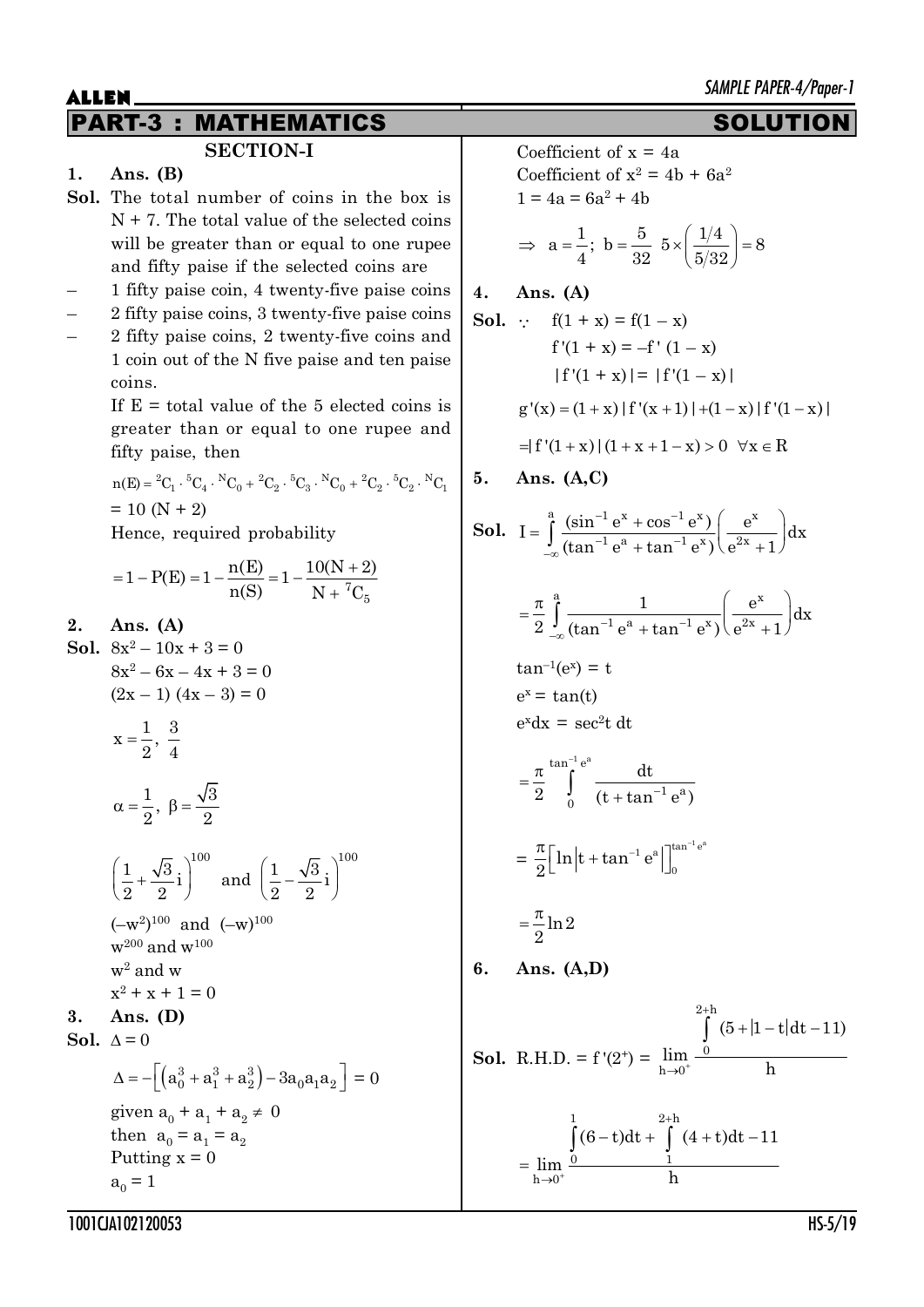$$
= \lim_{h \to 0^+} \frac{\left[\frac{(6-t)^2}{2}\right]_1^0 + \left[\frac{(t+4)^2}{2}\right]_1^{2+h}}{h} - 11
$$

$$
= \lim_{h \to 0^+} \frac{h(12 + h)}{2h} = 6
$$

L.H.D. =  $5 \Rightarrow$  Continuous but non differentiable at  $x = 2$ .

#### **7. Ans. (A,B,D)**

**Sol.** Dividing throughout by  $\sin^2 y \cos^2 x$ , we get  $3 \tan x \sec^2 x dx - 7 \sec^2 x dx$ 

> $-7 \cot y \csc^2 y \, dy + 5 \csc^2 y \, dy$  $+4(\cot y \sec^2 x dx - \tan x \csc^2 y) dy = 0$

Integrating

 $3\frac{\tan^2 x}{2}$  – 7 tan x + 7  $\frac{\cot^2 y}{2}$  – 5 cot y + 4 (cot y tan x) = c So  $a = 7$ ,  $b = 5$ ,  $d = 4$ 

#### **8. Ans. (A,D)**

**Sol.**  $|a| = |b| = 1$  $a \cdot b = 0$ ; (as  $a \perp b$ )  $c = \alpha$  a +  $\beta b$  +  $\gamma(a \times b)$  ....(i)

Taking dot product by a,

$$
a \cdot c = \alpha |a|^2 + \beta(a \cdot b) + \gamma [aab]
$$
  
\n
$$
\Rightarrow |a| \cdot |c| \cos \theta = \alpha \cdot 1 + 0 + 0
$$

 $\Rightarrow$  1  $\cdot$  |1|  $\cdot$  cos  $\theta$  =  $\alpha$ 

Taking dot product of (i) by b

$$
b \cdot c = b \cdot a + \beta |b|^2 + \gamma [b \ a \ b]
$$

$$
\Rightarrow |b| |c| \ \cos \theta = 0 + \beta \cdot 1 + 0
$$

$$
\therefore \quad \beta = 1.1 \cdot \cos \theta = \cos \theta
$$

$$
|c|^2 = 1 \implies \alpha^2 + \beta^2 + \gamma^2 = 1
$$
  

$$
\implies \cos^2 \theta + \cos^2 \theta + \gamma^2 = 1
$$

 $\therefore \gamma^2 = 1 - 2\cos^2\theta = -\cos 2\theta$ 

Hence, 
$$
\alpha = \beta = \cos \theta
$$
,  $\gamma^2 = -\cos 2\theta$ 

**9. Ans. (B,C)**

**Sol.** Equation of chord of contact from (–2, 0) is  $3x + 4y - 34 = 0$ 

> Solving this with circle we get  $x = 6$ ,  $-\frac{2}{5}$ 5

#### **10. Ans. (B,C,D)**

**Sol.** Let  $(x_1, y_1) = (at^2, 2at)$  tangent at this points ty =  $x + at^2$ 

Any point on this tangent is 
$$
\left(h, \frac{h + at^2}{t}\right)
$$

Chord of contact of this point w.r.t. the circle  $x^2 + y^2 = a^2$  is

$$
hx + \left(\frac{h+at^2}{t}\right)y = a^2 \implies (at\ y - a^2) + h\left(x + \frac{y}{t}\right) = 0
$$

Which is a family of st. lines passing through point of intersection of

$$
ty - a = 0 \text{ and } x + \frac{y}{t} = 0
$$

So the fixed point is  $\left[-\frac{1}{2}\right]$ a a  $t^2$  t  $\left(-\frac{a}{t^2}\cdot\frac{a}{t}\right)$ 

$$
\therefore \quad x_2 = -\frac{a}{t^2}, \ \ y_2 = \frac{a}{t}
$$

$$
\therefore
$$
 x<sub>1</sub>x<sub>2</sub> = -a<sup>2</sup>, y<sub>1</sub>y<sub>2</sub> = 2a<sup>2</sup>

**11. Ans. (A,C) Sol.** PA = x, PB = **y, PC = z**

Applying cosine laws :

$$
\cosine \Rightarrow \begin{cases} x^2 = z^2 + b^2 - 2bz \cos \alpha \\ y^2 = x^2 + c^2 - 2cx \cos \alpha \\ z^2 = y^2 + a^2 - 2ay \cos \alpha \end{cases}
$$

Adding  $2(cx + ay + bz) cos \alpha = a^2 + b^2 + c^2$ 

Also for 
$$
\triangle ABC \triangle = \frac{1}{2} (cx + ay + bz) \sin \alpha
$$

 $\alpha = \frac{4\Delta}{a^2 + b^2 + c^2} = \frac{168}{295} \Rightarrow m + n = 4$  $\tan \alpha = \frac{4\Delta}{a^2} = \frac{168}{2.5} \Rightarrow m + n = 463$  $a^2 + b^2 + c^2$  295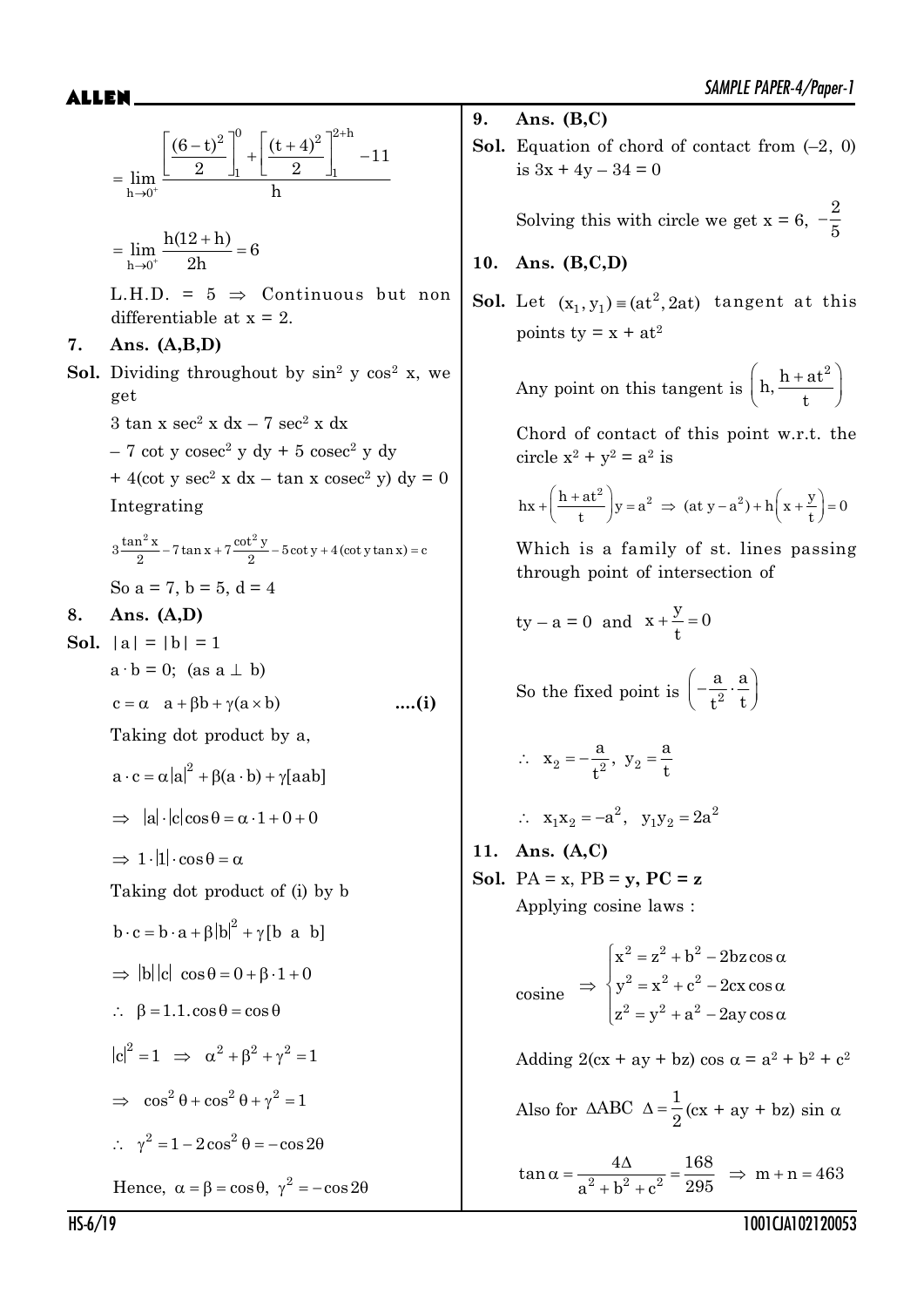**12. Ans. (A,C,D)**



 $OA = OB = 1$ ;  $OP = 2$ 

$$
\sin \angle OPA = \frac{1}{2}
$$
,  $\angle OPA = \frac{\pi}{6}$ ,  $\angle APB = \frac{\pi}{3}$ 

OM  $\perp$  AB so  $\triangle$ APB is equilateral.

So (D) is true.

 $OM = \frac{1}{2}$ ,  $MN = \frac{1}{2}$ ,  $PN = 1$  so

centroid on  $|z| = 1$  ....(A)

$$
\left|\frac{z_1 + z_2 + z_3}{3}\right| = 1
$$
  
\n
$$
\left|z_1 + z_2 + z_3\right|^2 = 9
$$
  
\n
$$
(z_1 + z_2 + z_3) \left(\overline{z_1} + \overline{z_2} + \overline{z_3}\right) = 9
$$
  
\n
$$
z_1 \overline{z_1} = 4 \quad z_2 \overline{z_2} = 1 \quad z_3 \overline{z_3} = 1
$$
  
\nor 
$$
\left(\frac{4}{z_1} + \frac{1}{z_2} + \frac{1}{z_3}\right) \left(\frac{4}{z_1} + \frac{1}{z_2} + \frac{1}{z_3}\right) = 9 \quad ....(C)
$$
  
\n
$$
\angle AOB = \pi - \frac{\pi}{3} = \frac{2\pi}{3} \quad ....(B)
$$
  
\n**SECTION-II**

#### **1. Ans. 7.00**

**Sol.** There are Maths-I, Maths-II and 6 other books.

If Maths-II is selected, Maths-I also selected. So number of ways =  ${}^6C_1$ 

If Maths-II not selected then number of ways =  ${}^7C_3$ 

 $\lambda = {}^{6}C_{1} + {}^{7}C_{3} = 6 + 35 = 41$ 

Perfect squares less than 41 are 0, 1, 4, 9, 16, 25, 36.

**2. Ans. 0.31 or 0.32**

**Sol.** Let 
$$
E_1
$$
 = Event that A wrote a plus sign.  $E_2$  = Event that A wrote a minus sign.  $E$  = Event that the reference observes a plus sign.

Given 
$$
P(E_1) = \frac{1}{3} \Rightarrow P(E_2) = \frac{2}{3}
$$

 $P(E/E_1)$  = Probability that none of B, C, D change sign + Probability that exactly two of B, C, D change sign.

$$
=\frac{1}{27}+3\left(\frac{1}{3}\times\frac{2}{3}\times\frac{2}{3}\right)=\frac{13}{27}
$$

 $P(E/E_2)$  = Probability that all of B, C, D change the sign + Probability that exactly one of them change the sign.

$$
= \frac{8}{27} + 3 \times \left(\frac{2}{3} \times \frac{1}{3} \times \frac{1}{3}\right) = \frac{14}{27}
$$

 $P(E_1 / E) = \frac{13}{41}$  $\therefore$  P(E<sub>1</sub> / E) =  $\frac{16}{41}$  Using Baye's theorem.

**3. Ans. 2.00 OR 4.30**

**Sol.** 
$$
|A| = |Q|^{(n-1)^2} = |Q|^4 = 10^4
$$
  
\n $P^{-1}BP = A \implies |P^{-1}BP| = |A|$   
\n $\implies |B| = |A|$   
\nHence  $|A| + |B| = 2 \times 10^4$   
\n $\therefore \frac{b}{a} = \frac{4}{2} = 2.00$ 

**4. Ans. 0.75**

**Sol.** 
$$
f'(x) = 0 \implies x = \pm \sqrt{\frac{a}{3b}}
$$
  
 $f\left(-\sqrt{\frac{a}{3b}}\right) = \frac{-2a}{3} \sqrt{\frac{a}{3b}}$   
 $f\left(\sqrt{\frac{a}{3b}}\right) = \frac{2a}{3} \sqrt{\frac{a}{3b}}$